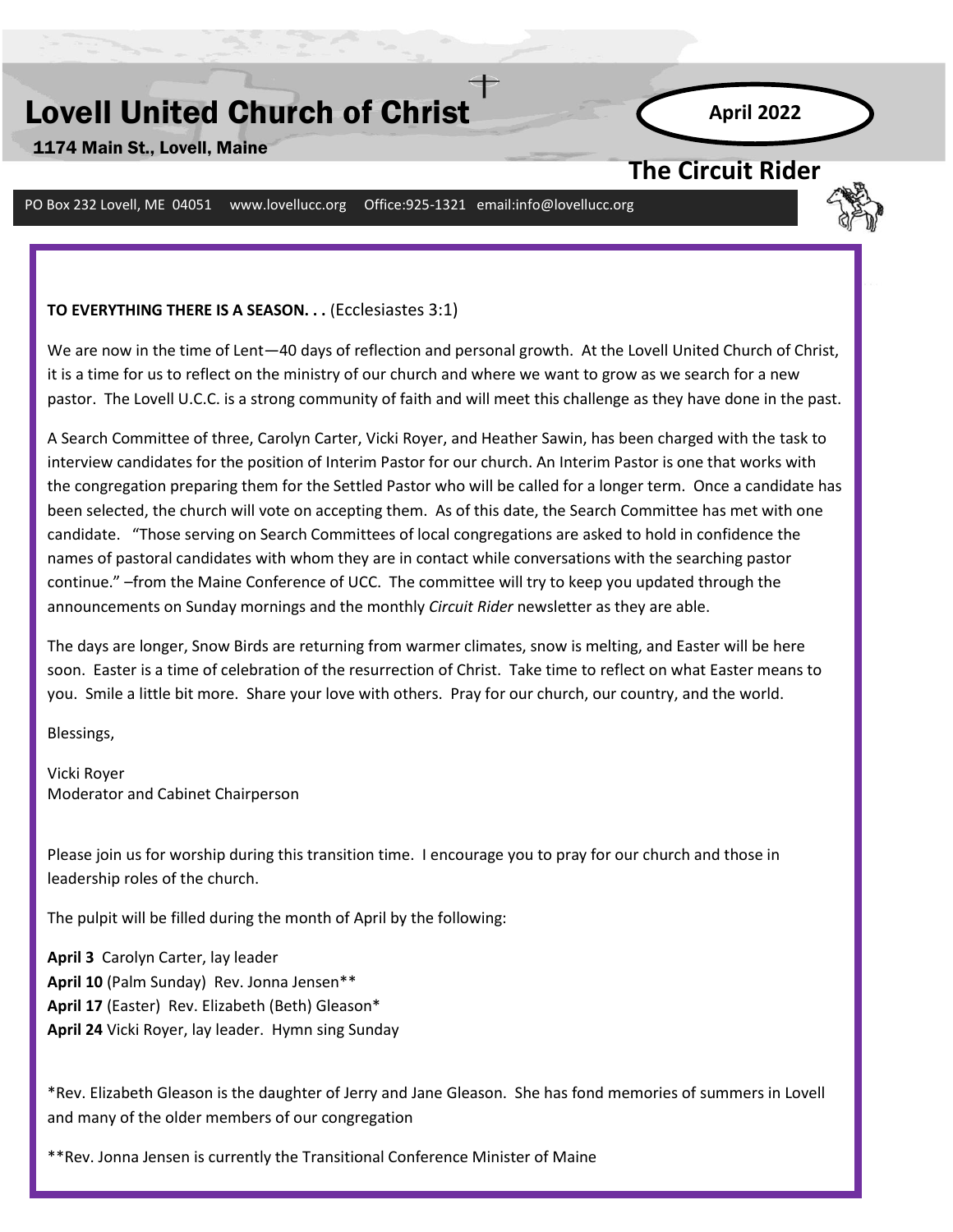# **Ladies Circle**

The Ladies Circle met on March 8 with seven ladies present. The members voted to donate \$1000 to the Church World Service Ukraine Relief Fund. Unfinished projects are curtains for the vestry and office plus the vestry, kitchen, and bathroom floor refinishing. Chairs in memory of Phyllis Gregson are on back order. Cash donations for CWS kits will be requested rather than items for the kits. Donations for CWS Blankets will be collected on Mother's Day, May 8. The next Circle meeting will be held on April 12 at 10:30am with Nancy Olmsted, Hostess. Program will be sharing stories or recommendations. There are no membership requirements for Ladies Circle so all are invited to join the group whenever your schedule allows. For further information, contact: Linda Libby, 925-3661, [trout@fairpoint.net](mailto:trout@fairpoint.net) or Carolyn Carter, 928-2080, cecarter1994@gmail.com

# Several of our Girl Scouts and leaders attended a ZOOM Cookie Rally on Jan. 29. The rally included sale training, crafts, **Lovell Girl Scouts**

The Girl Scout Cookie Sale ended Feb. 28 and delivery that has been postponed two times is now scheduled for April 2. Cookies are picked up in Brownfield and brought back to Lovell UCC for sorting and pick up by parents. There will be leftover boxes of cookies as orders are by the case. The Daisy troop is still meeting on Mondays at New Suncook School with eight VERY active girls. The troop is working on their Daisy petals and completed World Pin requirements for Thinking Day. This year the theme included learning about conserving trees and water as well as the usual activities about other countries. The girls especially enjoyed the games and making friendship pins. The Brownie troop is also still meeting at New Suncook School on Tuesdays. They have been doing outside activities as much as possible, have sold cookies and have had a substitute assistant leader, Marianne Elliott, for most of the month of March. This troop also includes one Junior Girl Scout who does not have a troop yet. The Older Girls, grades 6-12, meet 1<sup>st</sup> and 3<sup>rd</sup> Mondays at Lovell UCC and are still planning their end-of-year trip. Four of the girls in this troop will graduate this year. Contact: Linda Libby, 925-3661, trout@fairpoint.net

# **COMMITTEE NEWS**

#### **MISSIONS**

 We are currently putting together 10 Easter baskets to be delivered to community members on our care list. If you, or someone you know, should be added to our Community Care list, please call the church office.

On March 26<sup>th</sup> we held a drive-up Turkey soup lunch with all proceeds going to Church World Service for Ukraine relief. If you would like to contribute you can find all the information at [www.cwsglobal.org.](http://www.cwsglobal.org/) Thank you for all that supported this event, including our Thrift Shop patrons. We added over \$600 to the CWS collection.

 We continue to accept food donations for the local pantries year-round. You can drop off your non-perishable items in the church vestry any time. We also have frozen meals available for those who could use a little support. Please call the church office is you would like to receive one.

#### **CHRISTIAN EDUCATION**

 We have a Bible School for children in grades K-6 on one Sunday each month at 9:00 am. For more information or to sign up for the next class on April 10<sup>th</sup>, please contact Carolyn Carter at 928-2080 or the church office at 925-1321. All are welcome!

 We also offer a Women's Evening Bible Study on the second and fourth Tuesday of the month at 6:30 pm. For more information about this group please call Vicki Royer at 925-1444.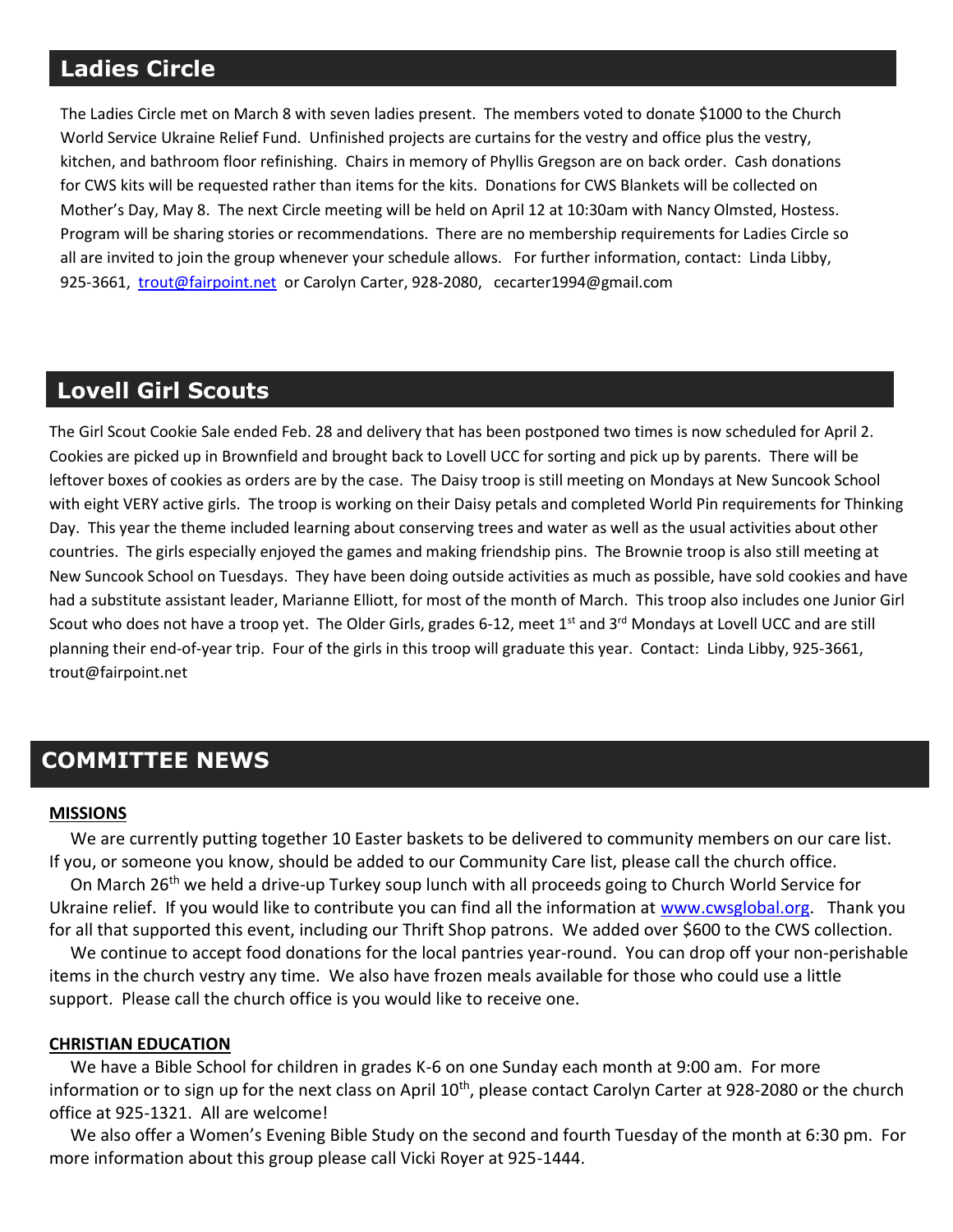# **Ongoing Programs**

## **CHILDREN**

Bible School classes for children in grades K-6 are offered once per month, October-May for 2021- 2022. Call the church office for more information.

#### **WOMEN'S BIBLE STUDY**

This group meets on the 2nd & 4th Tuesday of each month (Oct-May). 6:30-9:00 pm. FMI

#### **MUSIC-CHOIR**

Choir rehearsals are held Wednesday evenings from 7:00-8:00 pm and the choir participates in worship every Sunday.

**MUSIC-HANDBELLS**

Handbells rehearse Mondays at 10:30 am. Bell Ringers wanted! Call the church FMI 925-1321.

## **LADIES CIRCLE**

This group meets on the second Tuesday of each month for a business meeting and throughout the year for special programs and events. All ladies are welcome to come as their schedule permits. FMI contact contact Vicki at 925-1444. Linda Libby at 925-3661 or Carolyn Carter at 928-2080.

## **SENIOR FELLOWSHIP**

*The Gathering Place* is hoping to resume soon! Please call the church office for more information.

## **LUCC Thrift Shop OPEN WEDNESDAYS & SATURDAYS 10:00-2:00**

We continue to receive LOTS of great merchandise.Stop by and see!

**\$2 Bag Sale on the last Wednesday & Saturday of each month**

Do you enjoy receiving this monthly newsletter? Did you know it is sent to all postal patrons in Lovell as well as people in other towns on our mailing list? Your contributions are always welcome to help defray the cost of this mailing.

Please send any donations to: Lovell United Church of Christ PO Box 232 Lovell, ME 04051 Indicate "Circuit Rider" on your check

## STAY IN TOUCH

Office Administrator's hours: *Monday 9:00-2:00 Wednesday 9:00-2:00* Office 925-1321

## **Lovell United Church of Christ**

*Sunday Worship 10:30 am* [www.lovellucc.org](http://www.lovellucc.org/) **Dan Moore, Director of Music Heather Sawin, Office Administrator** Follow us on Facebook

## **VISIT US ONLINE** www.lovellucc.org

**Email: info@lovellucc.org** **COME SEE US** 1174 Main St.

PO Box 232 Lovell, ME 04051

**CALL US** (207)925-1321 (office)

**The Circuit Rider submission deadline for May is April 17th**